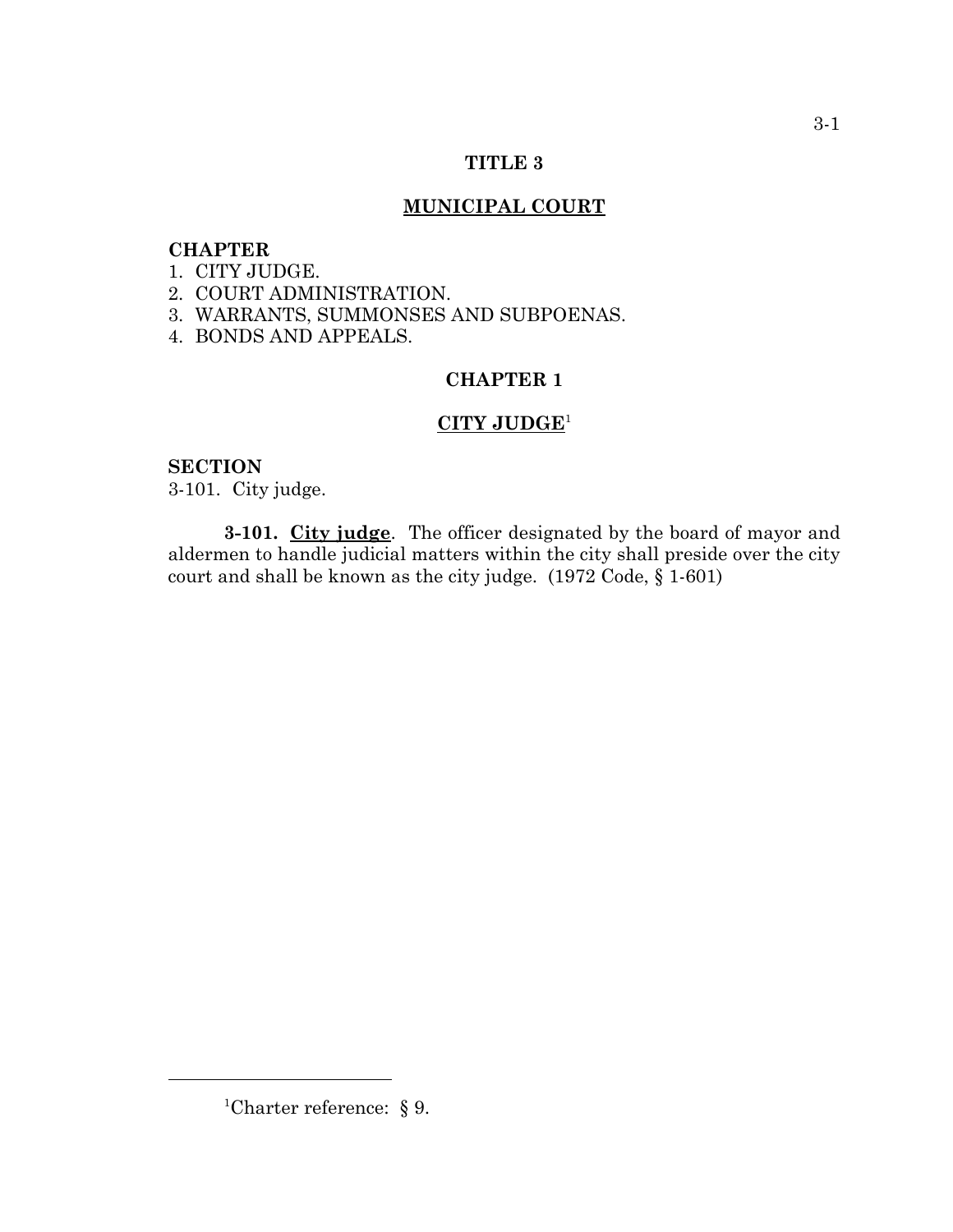### **CHAPTER 2**

#### **COURT ADMINISTRATION**

#### **SECTION**

- 3-201. Maintenance of docket.
- 3-202. Fines and costs.
- 3-203. Disposition and report of fines and costs.
- 3-204. Disturbance of proceedings.
- 3-205. Trial and disposition of cases.
- 3-206. City court clerk.

**3-201. Maintenance of docket**. The city judge shall keep a complete docket of all matters coming before him in his judicial capacity. The docket shall include for each defendant such information as his name; warrant and/or summons numbers; alleged offense; disposition; fines and costs imposed and whether collected; whether committed to workhouse; and all other information that may be relevant. (1972 Code, § 1-602)

**3-202. Fines and costs**. (1) All fines and costs shall be imposed and recorded by the city judge, or his designated clerk, on the city court docket in open court. The judge, in his discretion, may tax the costs against the defendant or the prosecutor as he sees fit.

(2) All costs imposed and recorded by the city judge or his designated clerk shall be collected and paid to the finance director. Those costs shall total one hundred fifty-six (\$156.00) dollars on each warrant, with \$136.25 to be paid into the city general fund as the finance director's fee and arrest fee, \$4.00 paid into the community policing fund for the purpose of providing services and equipment to the community outside the normal operation of the police department, and the remaining \$15.75 paid either as

(a) State litigation tax,

(b) To the administrative office of the courts for continuing education courses for municipal court judges and clerks,

(c) As a litigation tax for the violation of any ordinance governing the use of public parking space, or

(d) Into the general fund, as applicable.

(3) In addition to the costs collected by the city, the Judge, or his designated clerk, shall also collect all applicable fees required to be collected by the State of Tennessee. (1972 Code, § 1-608, as amended by Ord. #760, March 1996; Ord. #808, Jan. 1998; Ord. #1001, Aug. 2002; and Ord. #1098, May 2005)

**3-203. Disposition and report of fines and costs**. All funds coming into the hands of the city judge in the form of fines, costs, and forfeitures shall be recorded by him and paid over daily to the city. At the end of each month he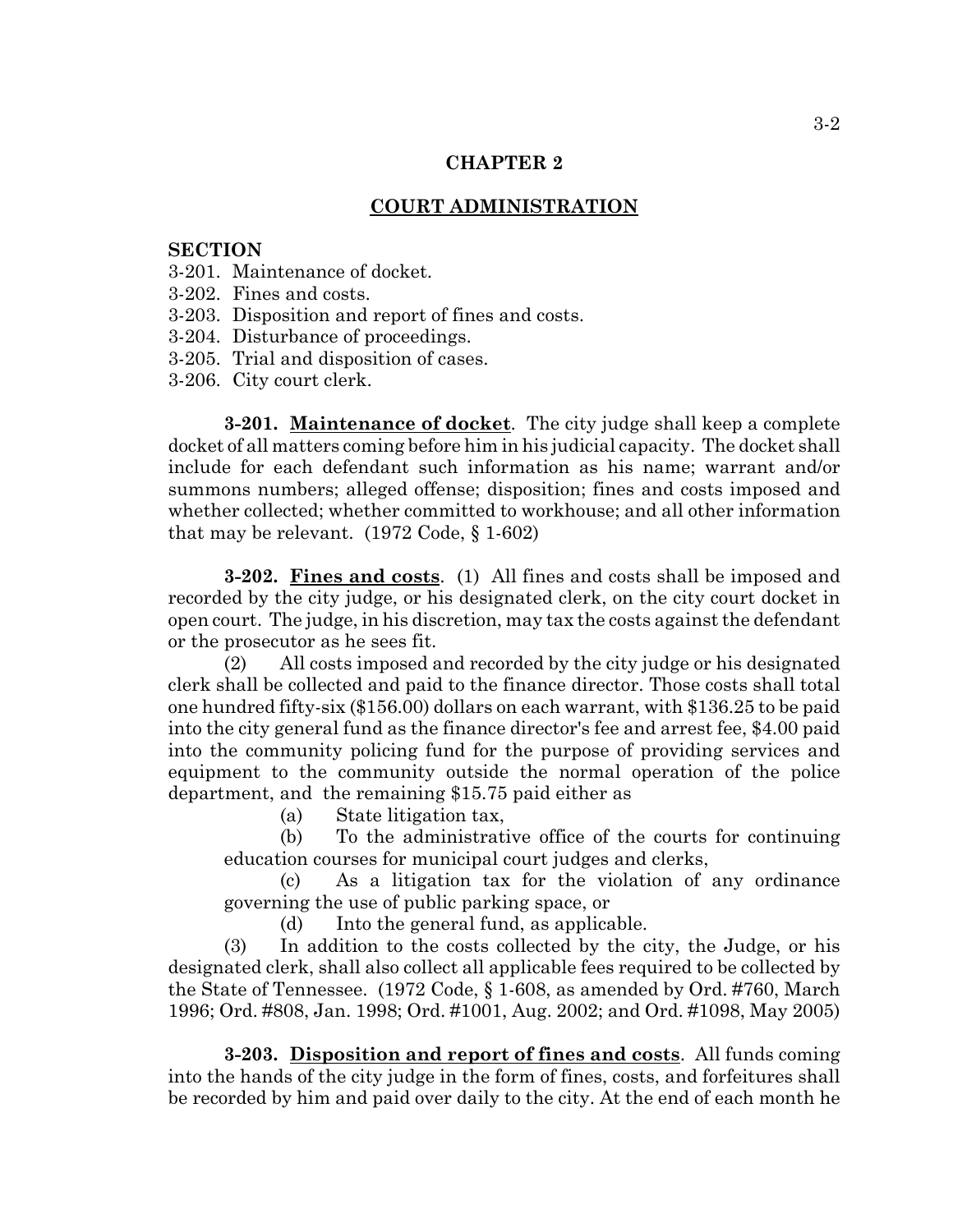shall submit to the board of mayor and aldermen a report accounting for the collection or non-collection of all fines and costs imposed by his court during the current month and to date for the current fiscal year. (1972 Code, § 1-611)

**3-204. Disturbance of proceedings**. It shall be unlawful for any person to create any disturbance of any trial before the city court by making loud or unusual noises, by using indecorous, profane, or blasphemous language, or by any distracting conduct whatsoever. (1972 Code, § 1-612)

**3-205. Trial and disposition of cases**. Every person charged with violating a city ordinance shall be entitled to an immediate trial and disposition of his case, provided the city court is in session or the city judge is reasonably available. However, the provisions of this section shall not apply when the alleged offender, by reason of drunkenness or other incapacity, is not in a proper condition or is not able to appear before the court.  $(1972 \text{ Code}, \S 1-606)$ 

**3-206. City court clerk**. There is hereby established the office of city court clerk, who shall be recommended by the city court judge, approved by the finance director and appointed by the board of mayor and alderman to serve at the will of the board.

The city court clerk will assist the city judge to maintain a docket of all matters coming before the court, which shall include for each defendant such information as his name, warrant and/or summons numbers, alleged offense, disposition, fines and costs imposed and whether collected and all other information that may be relevant. (as added by Ord. #1097, May 2005)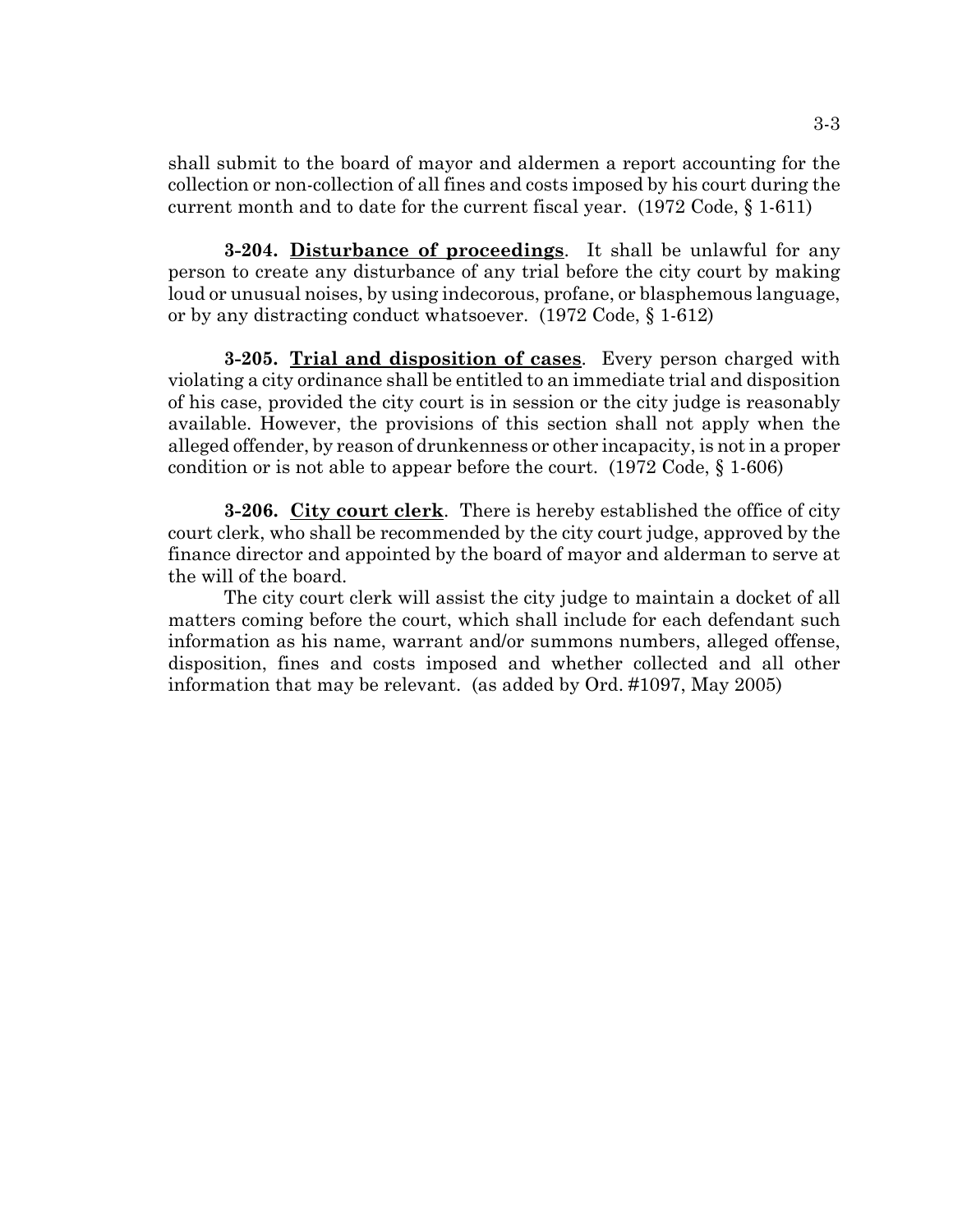### **CHAPTER 3**

### **WARRANTS, SUMMONSES AND SUBPOENAS**

# **SECTION**

- 3-301. Issuance of arrest warrants.
- 3-302. Issuance of summonses.
- 3-303. Issuance of subpoenas.

**3-301.** Issuance of arrest warrants.<sup>1</sup> Only the city judge or duly appointed acting city judge shall have the power to issue warrants for the arrest of persons charged with violating city ordinances. (1972 Code, § 1-603)

**3-302. Issuance of summonses**. When a complaint of an alleged ordinance violation is made to the city judge, the judge may in his discretion, in lieu of issuing an arrest warrant, issue a summons ordering the alleged offender to personally appear before the city court at a time specified therein to answer to the charges against him. The summons shall contain a brief description of the offense charged but need not set out verbatim the provisions of the ordinance alleged to have been violated. Upon failure of any person to appear before the city court as commanded in a summons lawfully served on him, the cause may be proceeded with ex parte, and the judgment of the court shall be valid and binding subject to the defendant's right of appeal. (1972 Code, § 1-604)

**3-303. Issuance of subpoenas**. The city judge may subpoena as witnesses all persons whose testimony he believes will be relevant and material to matters coming before his court, and it shall be unlawful for any person lawfully served with such a subpoena to fail or neglect to comply therewith. (1972 Code, § 1-605)

<sup>1</sup> State law reference

For authority to issue warrants, see Tennessee Code Annotated, title 40, chapter 6.